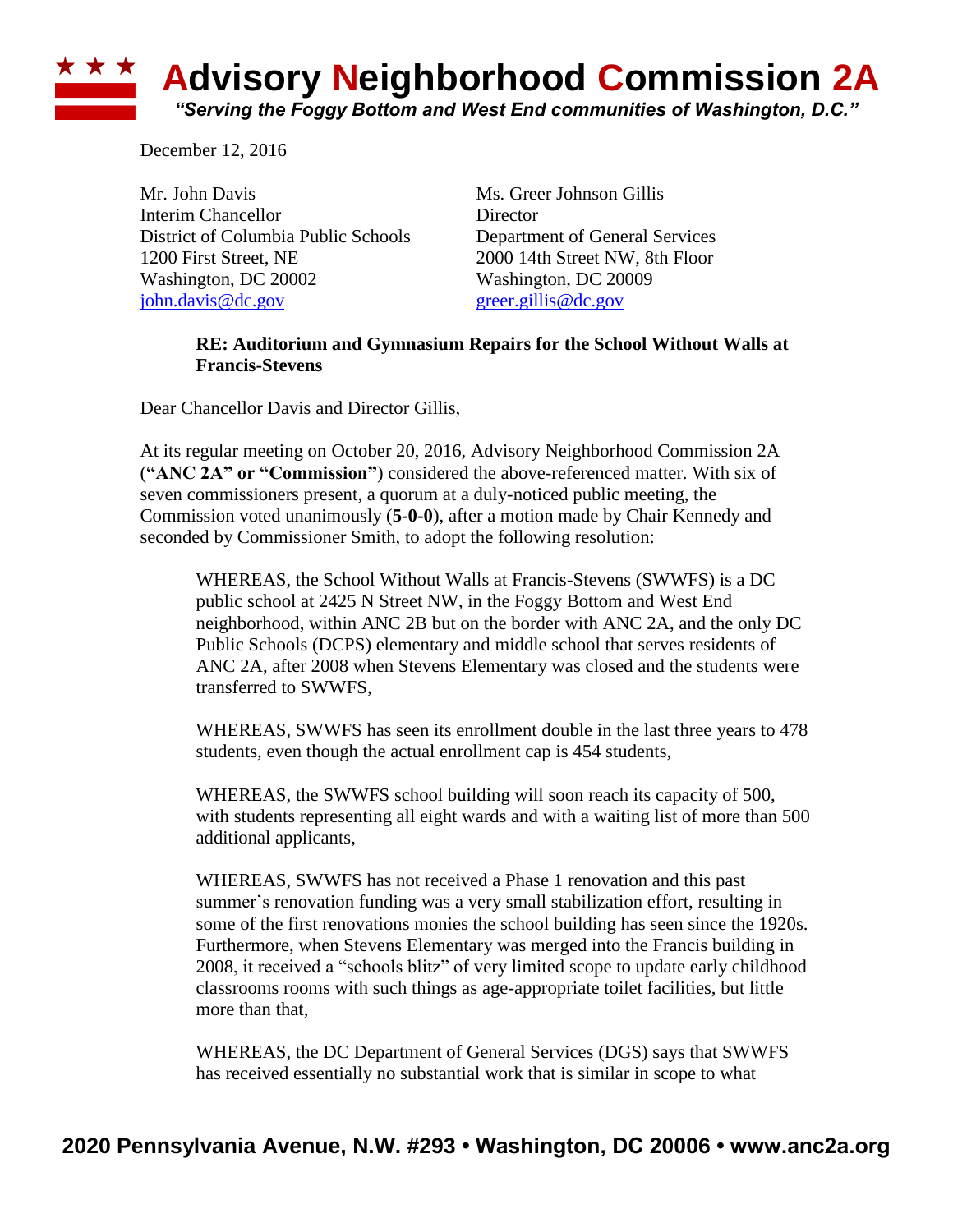## **Advisory Neighborhood Commission 2A** *"Serving the Foggy Bottom and West End communities of Washington, D.C."*

Browne, Eliot-Hine, and Jefferson Schools, among other DCPS facilities, received,

WHEREAS, SWWFS was allocated \$3 million in capital improvement funds in FY 2017 to modernize some short-term priorities, such as its gymnasium and auditorium,

WHEREAS, DC Public Schools has approved the gymnasium and auditorium renovation projects,

WHEREAS, the SWWFS gymnasium and auditorium renovations have been put on hold for over two years due to lack of funding, however, presently, in the FY 2017 budget, funding of \$3 million currently exists, and

WHEREAS, the SWWFS administration and the school's Home and School Association's top priority is the renovation and expansion of the SWWFS gymnasium, with the second priority being the auditorium renovations.

THEREFORE, BE IT RESOLVED that ANC 2A asks the Department of General Services; Councilmember David Grosso, Chair of the DC Council's Committee on Education; Ms. Jennifer Niles, Deputy Mayor for Education; and Ward 2 Councilmember Jack Evans to continue making all due efforts to help bring the FY 2017 School Without Walls at Francis-Stevens auditorium and gymnasium projects to completion.

Commissioners Florence Harmon [\(2A04@anc.dc.gov\)](mailto:2A04@anc.dc.gov) and Patrick Kennedy  $(2A01@anc.dc.gov)$  are the Commission's representatives in this matter.

ON BEHALF OF THE COMMISSION.

Sincerely,

when Murphy

Patrick Kennedy Chairperson

CC: Chairman Phil Mendelson, DC Council Councilmember Jack Evans, Ward 2 Councilmember David Grosso, At-Large Councilmember Elissa Silverman, At-Large Councilmember Robert White, Jr., At-Large Councilmember Anita Bonds, At-Large Councilmember Brandon Todd, Ward 4